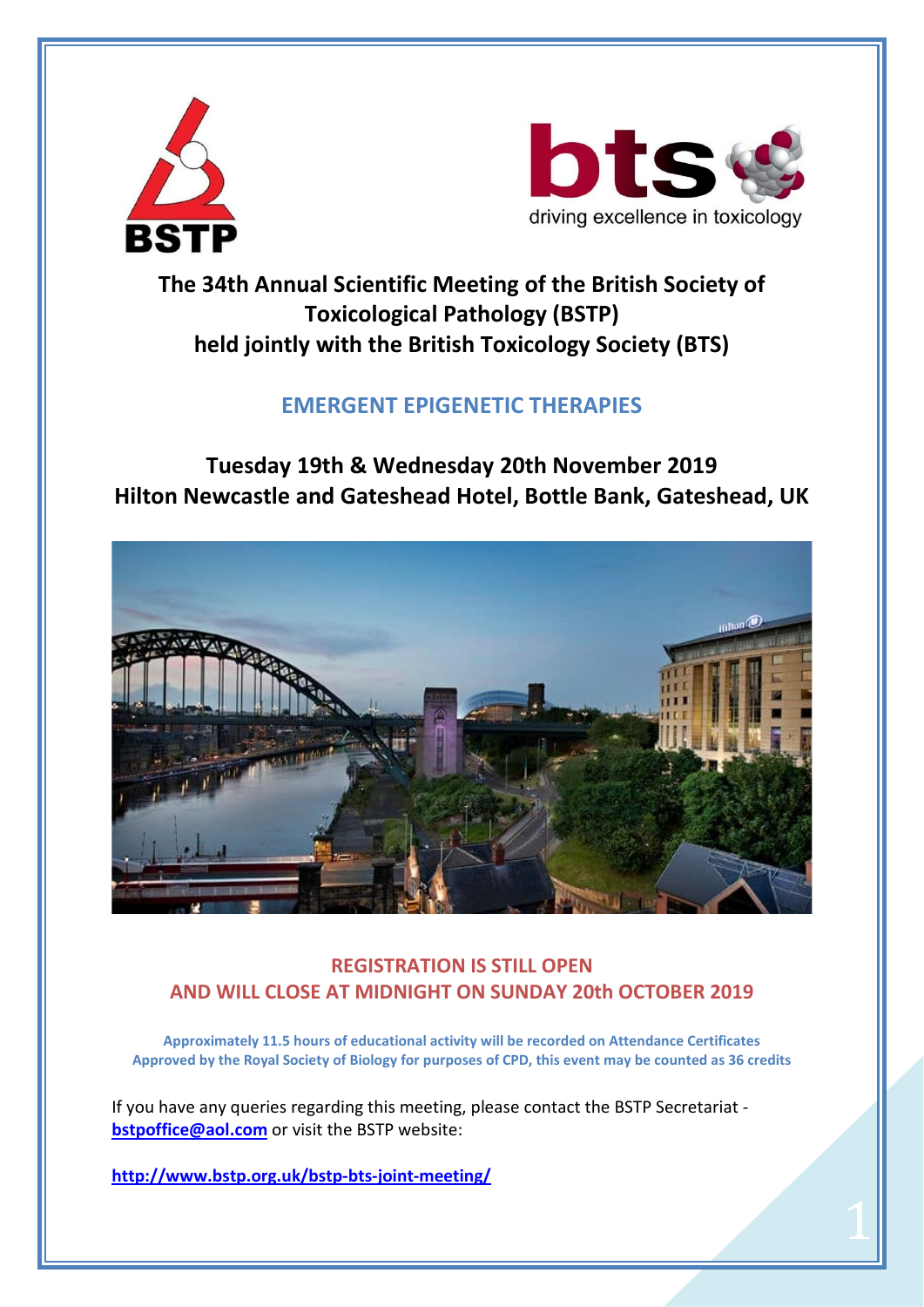### **Welcome**

The BSTP's 34th Annual Scientific Meeting will, this year, be held jointly with the British Toxicology Society (BTS) and will cover the topic of emergent epigenetic therapies.

Recently we have seen an explosion of discoveries related to the cellular regulation of phenotypes through epigenetic mechanisms. As epigenetic changes are reversible, this offers the potential for epigenetic therapies based on cellular reprogramming (e.g. cancer, neuro degenerative disease), with further opportunities in the detection of microRNAs (e.g. blood, exhaled air) and their use as diagnostic tools.

The Organising Committee are working to bring experienced researchers from all over the world, as well as leaders in the industry to discuss recent advances in epigenetic therapies. This meeting will include talks from academic researchers investigating the role of epigenetics in various diseases. There will also be presentations from toxicologists/pathologists working in pharmaceutical/ biotechnology companies exploring epigenetic mechanisms and their therapeutic/diagnostic potential.

The first day of the meeting will include the Annual General Meeting of the BSTP, followed by a drinks and canapé reception.

#### **Submission of abstracts for THE BSTP/BTS MEETING on Emergent Epigenetic Therapies**

- Abstracts should be submitted using the online system.
- Abstracts should be no more than 500 words in total, to include references.
- Abstracts will be printed in black and white.

#### **Bursaries**

Five free places will be available for PhD students/residents working in the field of toxicology or toxicologic pathology. Applications to be submitted to the BSTP Secretariat by 30th August 2019 for approval by a representative of the BSTP and BTS. The five approved applicants will be required to provide an article on the meeting (or their own research) to both societies for publication in their respective newsletters OR present a poster at the meeting.

#### **Sponsorship and Promotional Opportunities**

We feel that by participating in this conference it would allow your company to showcase a range of products to a diverse group of toxicological and experimental pathologists. Please contact the BSTP at **[bstpoffice@aol.com](mailto:bstpoffice@aol.com)** more information.

#### *IMPORTANT DEADLINES*

- *Applications for the bursaries will close at midnight on Monday 30th September 2019*
- *The deadline for the submission of abstracts is 4pm on Monday 30th September 2019*
- *Early bird registration has been extended and will end at midnight on Sunday 13th October 2019*
- *Registration will close at midnight on Sunday 20th October 2019*

*So, if you are you looking for some high quality CPD and would you like to broaden your understanding on epigenetics this is the meeting for you.*

2

*We hope to see you in November!*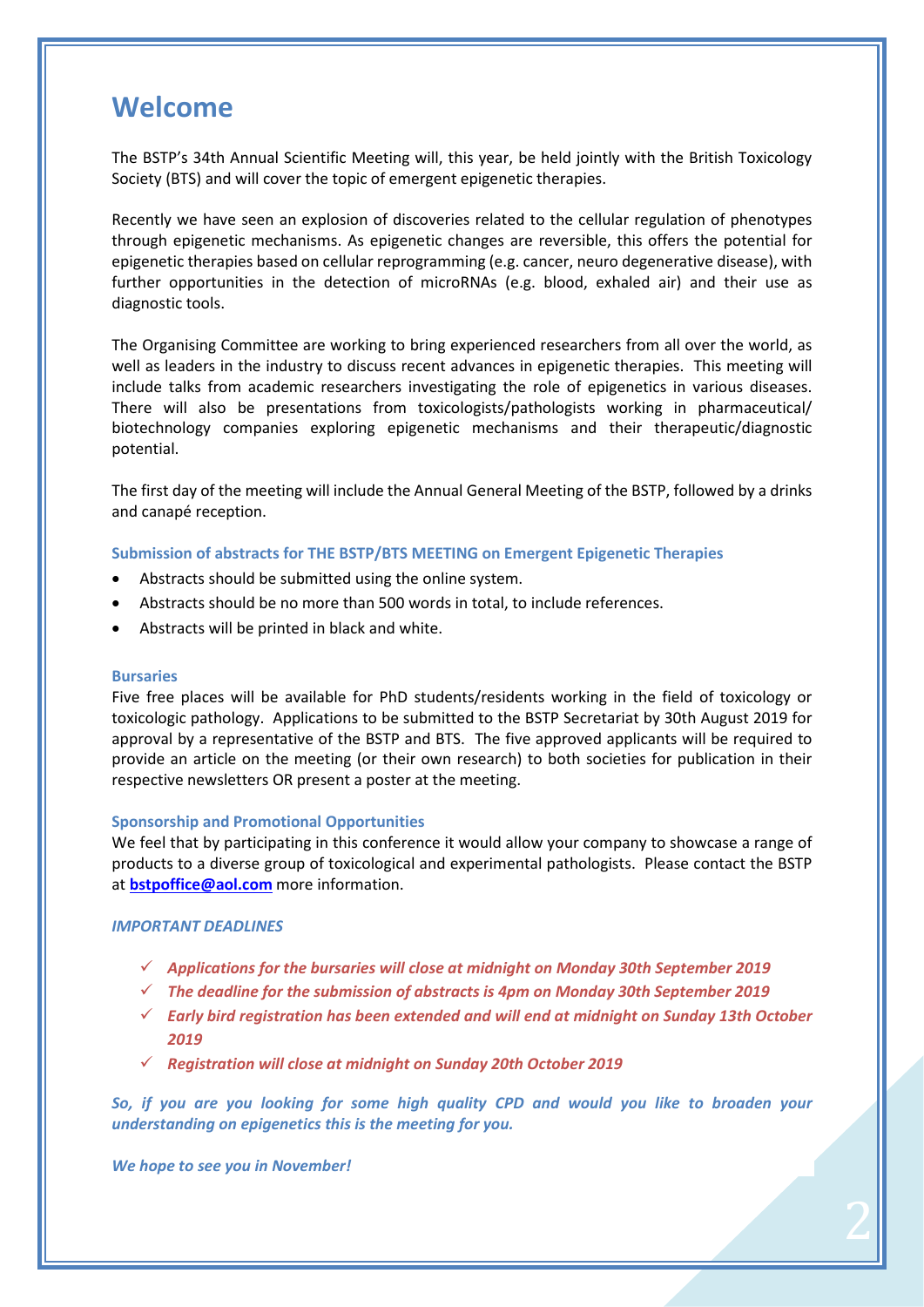# **Programme**

| <b>Tuesday 19th November 2019</b> |                                                                                                                |  |  |  |
|-----------------------------------|----------------------------------------------------------------------------------------------------------------|--|--|--|
| $08.30 - 09.30$                   | Registration                                                                                                   |  |  |  |
| $08.30 - 09.00$                   | <b>Committee Meeting of the BSTP and BTS Scientific Committee</b>                                              |  |  |  |
| $09.30 - 09.45$                   | <b>Welcome Introduction</b>                                                                                    |  |  |  |
|                                   | Dr Begonya Garcia, President of the BSTP                                                                       |  |  |  |
| 09.45 - 10.30                     | Getting up close and personal with epigenetics in health and disease (overview)                                |  |  |  |
|                                   | Professor Ann Daly, Newcastle University, UK                                                                   |  |  |  |
| $10.30 - 11.00$                   | <b>Refreshments and Poster Exhibition</b>                                                                      |  |  |  |
| $11.00 - 11.45$                   | The epigenome as a mediator of environmental effects on development and implications<br>in disease development |  |  |  |
|                                   | Professor Richard Meehan, University of Edinburgh, UK                                                          |  |  |  |
| $11.45 - 12.30$                   | <b>Environmentally induced epigenetic toxicity</b>                                                             |  |  |  |
|                                   | Dr Emma Marczylo, Public Health England, UK                                                                    |  |  |  |
| 12.30 - 13.00                     | <b>Technology on the Pitch</b>                                                                                 |  |  |  |
|                                   | Complimentary "elevator pitch" from the Trade Exhibitors                                                       |  |  |  |
| 13.00 - 13.45                     | <b>Lunch and Poster Exhibition</b>                                                                             |  |  |  |
|                                   | Epigenetic transgenerational effects promoted by toxicants                                                     |  |  |  |
| $13.45 - 14.30$                   | Dr Fatima Smagulova, Research Institute for Environmental and Occupational Health,<br>France                   |  |  |  |
| 14.30 - 15.15                     | Genomic imprinting, developmental programming and adverse effects of early life                                |  |  |  |
|                                   | environments                                                                                                   |  |  |  |
|                                   | Dr Robert Feil, IGMM, France                                                                                   |  |  |  |
| $15.15 - 15.30$                   | <b>Short Oral Communication</b>                                                                                |  |  |  |
|                                   | To be confirmed                                                                                                |  |  |  |
| 15.30 - 16.00                     | <b>Refreshments and Poster Exhibition</b>                                                                      |  |  |  |
| $16.00 - 17.00$                   | Epigenetic effects of endocrine disrupting chemicals: Mechanisms, evaluation and                               |  |  |  |
|                                   | pathologies                                                                                                    |  |  |  |
|                                   | Dr Joëlle Rüegg, Karolinska Institute, Sweden                                                                  |  |  |  |
| 17.00 - 18.00                     | <b>BSTP Annual General Meeting</b>                                                                             |  |  |  |
| 18.00 onwards                     | <b>Drinks and Canapé Reception</b>                                                                             |  |  |  |

**You are advised that the programme timings, lecture title and speakers may be subject to change without notice**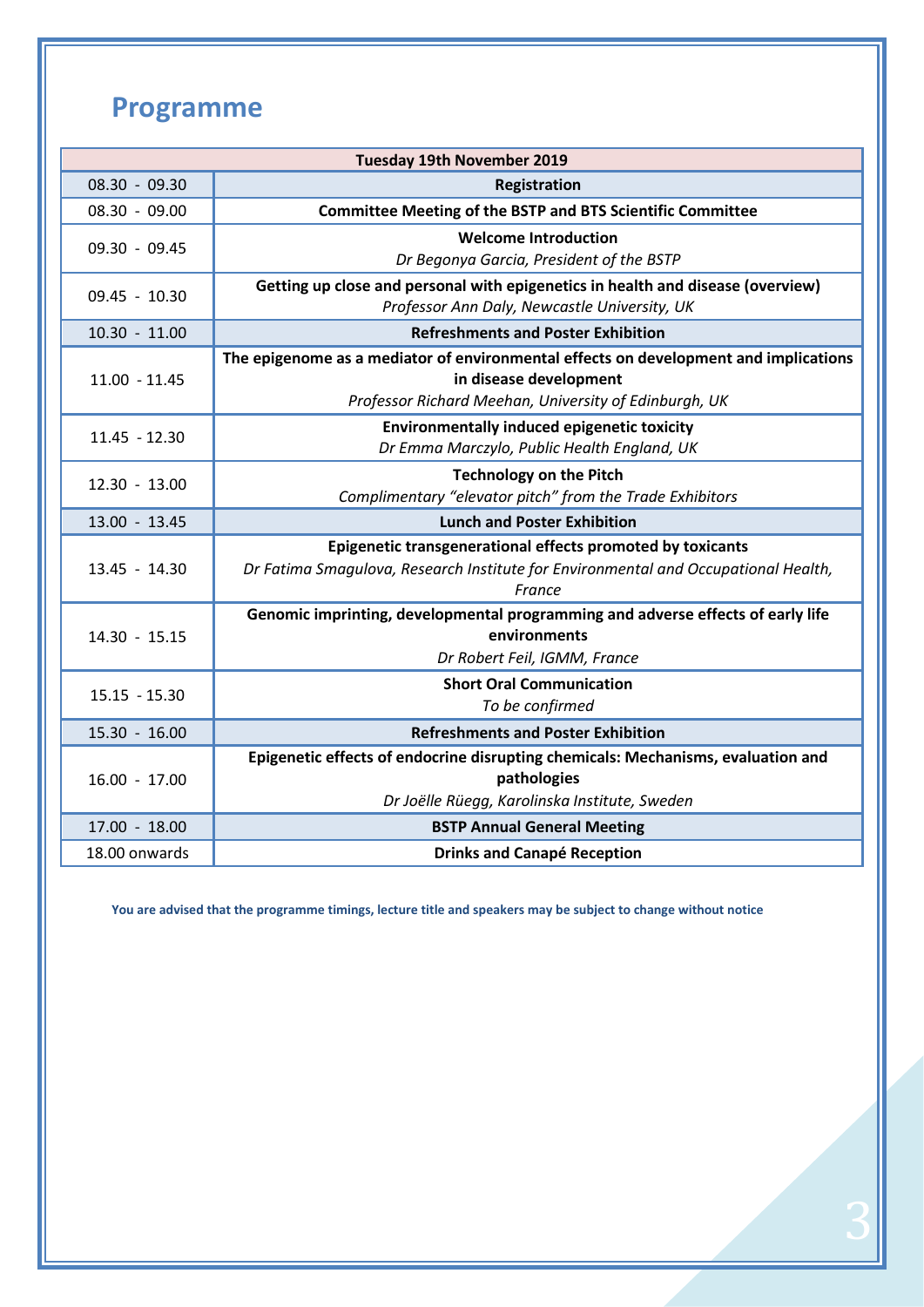# **Provisional Programme**

| <b>Wednesday 20th November 2019</b> |                                                                                         |  |  |  |
|-------------------------------------|-----------------------------------------------------------------------------------------|--|--|--|
| $08.30 - 09.00$                     | <b>Registration and Poster Exhibition</b>                                               |  |  |  |
| $09.00 - 09.15$                     | <b>Introduction to Day 2</b>                                                            |  |  |  |
|                                     | Dr Chris Powell, President of the BTS - tbc                                             |  |  |  |
| $09.15 - 10.00$                     | <b>Epigenetic modifications and cancer</b>                                              |  |  |  |
|                                     | Dr Maria Berdasco, Josep Carreras Leukaemia Research Institute (IJC), Spain             |  |  |  |
| $10.00 - 10.45$                     | Epigenetic acetylation and disease pathologies: More than just histones!                |  |  |  |
|                                     | Professor Patrick Matthias, FMI, Switzerland                                            |  |  |  |
| $10.45 - 11.15$                     | <b>Refreshments and Poster Exhibition</b>                                               |  |  |  |
| $11.15 - 12.00$                     | Epigenetic mechanisms in cognitive impairment linked to aging and Alzheimer's disease   |  |  |  |
|                                     | Dr Christian Griñán-Ferré, University of Barcelona, Spain                               |  |  |  |
| $12.00 - 13.00$                     | <b>Epigenetics and liver fibrosis</b>                                                   |  |  |  |
|                                     | Professor Jelena Mann, Newcastle University, UK                                         |  |  |  |
| 13.00 - 13.45                       | <b>Lunch and Poster Exhibition</b>                                                      |  |  |  |
| $13.45 - 14.45$                     | Non-clinical safety considerations for the development of emerging epigenetic therapies |  |  |  |
|                                     | Dr Remi Terranova, Novartis, Switzerland                                                |  |  |  |
| 14.45 - 15.30                       | Pre-clinical development of epigenetic therapies: Drugging bromodomains                 |  |  |  |
|                                     | Dr Inma Rioja Pastor, GlaxoSmithKline, UK                                               |  |  |  |
| $15.30 - 16.00$                     | <b>Refreshments and Poster Exhibition</b>                                               |  |  |  |
| $16.00 - 16.30$                     | Pathology case study                                                                    |  |  |  |
|                                     | Dr Thierry Flandre, Novartis, Switzerland                                               |  |  |  |
| $16.30 - 17.00$                     | <b>Roundtable discussion</b>                                                            |  |  |  |
|                                     | Emergent epigenetic therapies and toxicity: Pathological landscape?                     |  |  |  |
|                                     | Chairs: To be confirmed                                                                 |  |  |  |
| 17.00                               | <b>Closing Remarks</b>                                                                  |  |  |  |

**You are advised that the programme timings, lecture title and speakers may be subject to change without notice**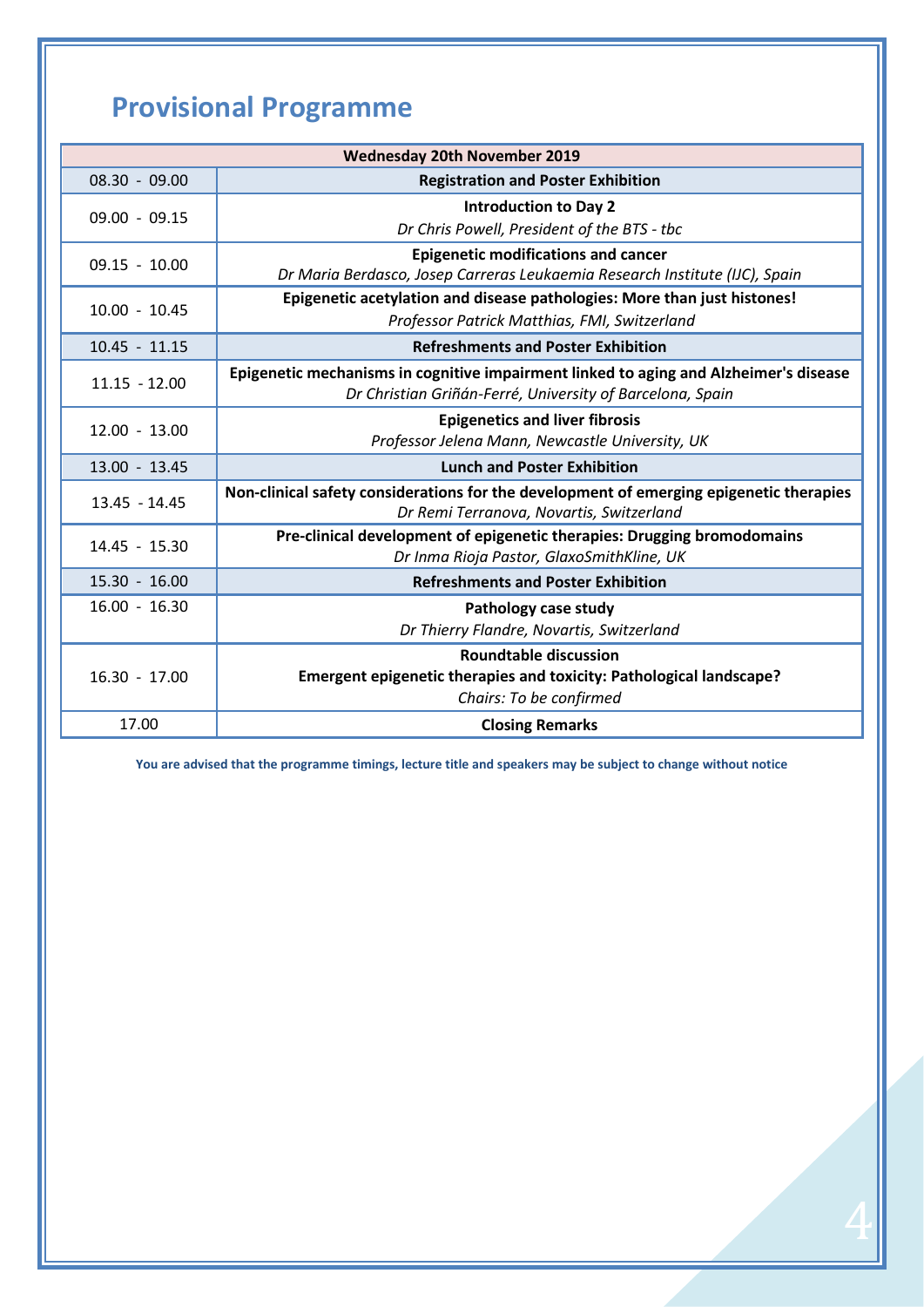# **Registration**

### **THE EARLY REGISTRATION FEE HAS BEEN EXTENDED AND WILL NOW END AT MIDNIGHT ON SUNDAY 13TH OCTOBER 2019!**

|                                                                                                                                                                                                              | <b>Full meeting registration fee</b> |                        | Day delegate registration fee  |                        |  |  |  |
|--------------------------------------------------------------------------------------------------------------------------------------------------------------------------------------------------------------|--------------------------------------|------------------------|--------------------------------|------------------------|--|--|--|
| Registration                                                                                                                                                                                                 | Before 13th Oct<br>2019              | After 13th Oct<br>2019 | <b>Before 13th Oct</b><br>2019 | After 13th Oct<br>2019 |  |  |  |
| <b>BSTP/BTS Member</b>                                                                                                                                                                                       | £350.00                              | £440.00                | £210.00                        | £265.00                |  |  |  |
| Non-Member                                                                                                                                                                                                   | £450.00                              | £560.00                | £320.00                        | £400.00                |  |  |  |
| Early Career Pathologist/<br>Toxicologist * see below                                                                                                                                                        | £200.00                              | £250.00                | £140.00                        | £175.00                |  |  |  |
| <b>BSTP/BTS Student Member</b>                                                                                                                                                                               | £100.00                              | £125.00                | £70.00                         | £87.50                 |  |  |  |
| <sup>*</sup> Early Career Pathologist/Toxicologist you are required to provide written confirmation of your status from<br>your Head of Department (on headed paper) when submitting your registration form. |                                      |                        |                                |                        |  |  |  |

**Full meeting registration fee includes:** All scientific sessions including a USB flash drive containing the meeting booklet; attendance certificate and refreshments during breaks and light lunches on both days. Attendance at the evening drinks and canapé reception on the first day of the meeting.

**Day delegate registration fee includes:** All scientific sessions on the day booked including a USB flash drive containing the meeting booklet; attendance certificate and refreshments during breaks and a light lunch. Attendance at the evening drinks and canapé reception is only applicable upon booking attendance at the first day of the meeting.

**A list of the terms and conditions is available on the online registration form.**

**Cancellation Policy:** All requests for cancellations to bookings must be received in writing by **30th September 2019**. Refund requests received up to 30th September 2019 will incur a 25% processing fee. Refund requests received after 30th September 2019 will not be processed. Those who cancel after **20th October 2019** and have not paid will be invoiced for the full amount.

5

**Replacements:** Substitutions can be made at any time up to **20th October 2019**.

**If you have any queries, please contact:** 

**BSTP Secretariat BSTP │ PO Box 819 │ Harrogate │ North Yorkshire HG1 9XF │ UK**

**Tel: + 44 (0)7894 123 533 Email: [bstpoffice@aol.com](mailto:bstopffice@aol.com) Website: [www.bstp.org.uk](http://www.bstp.org.uk/)**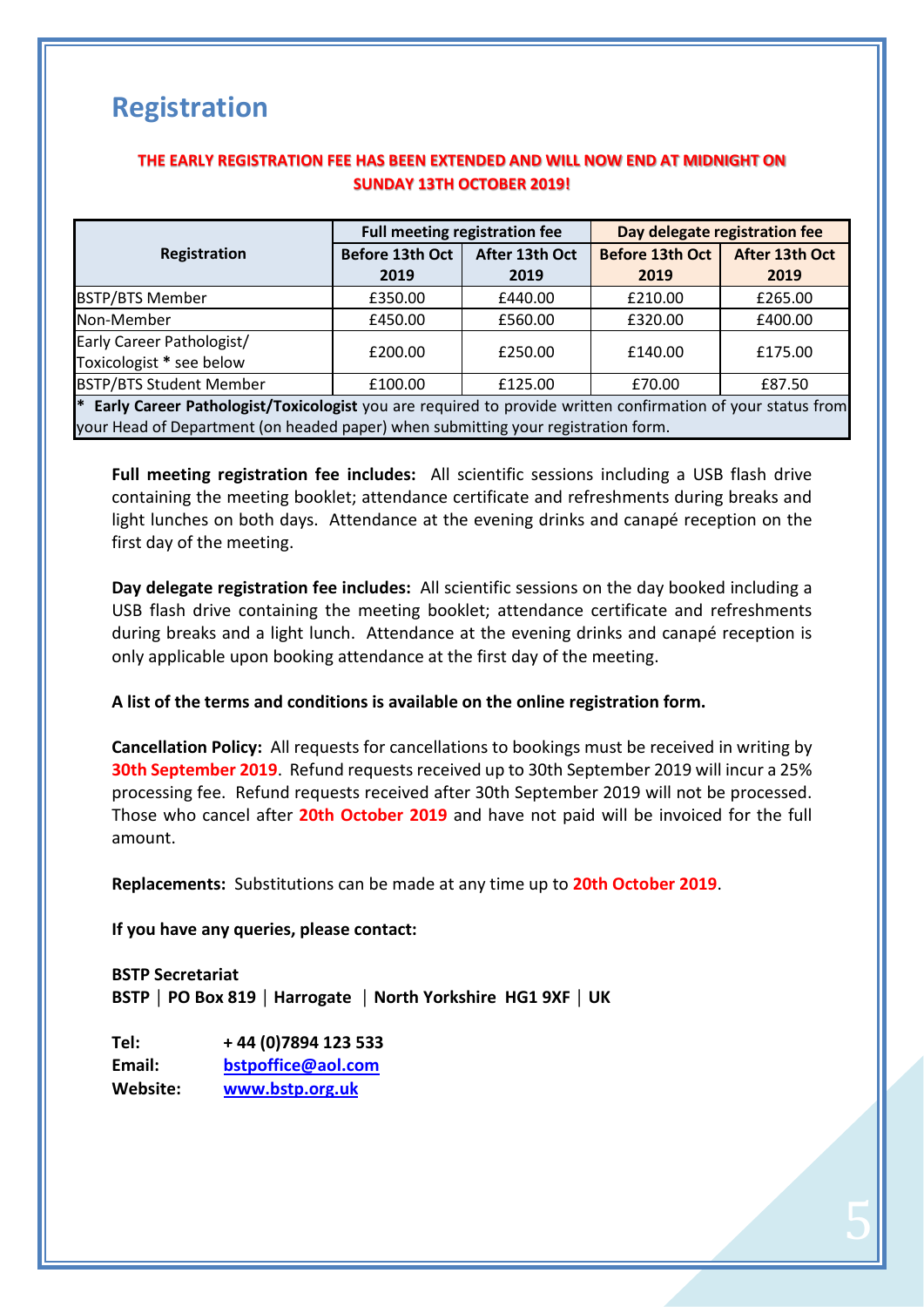## **Bursary Opportunities**

The BSTP and BTS are delighted to announce that there are still free places available for stipendiary students studying a relevant pathology or toxicology project, or pathology and/or toxicology residents/trainees/early career pathologists/toxicologists. **Applications to be submitted by 30th September to the BSTP President – Begonya Garcia -** [begonya.garcia@crl.com](mailto:begonya.garcia@crl.com) **for approval by a representative of the BSTP and BTS.** The five approved applicants will be required to provide a short article on the meeting (or their own research) to both societies for publication in their respective newsletters or present a poster at the meeting.

In addition (if not already a member of the BSTP), successful candidates will be invited to join the society and will receive a year's free membership of the BSTP worth £60.

Applications will be assessed by representatives from the BSTP and BTS on merit.

Successful applicants will be notified on or before **14th October 2019**.

### **To apply, please include:**

A brief description of the relevance of the meeting to your training or career requirements and provide the following information:

- a. A brief CV.
- b. A letter of recommendation from your supervisor or Head of Department.
- c. Up to 3 suggestions for future educational activities/topics that would be helpful to your training in toxicological pathology or toxicology.
- d. If not already a member of the BSTP, request and complete an application form for membership of the BSTP to enable you to access a year's free membership (worth £60).
- e. An abstract of your poster
- f. After the meeting has taken place, an article on the meeting (or your own research) should be sent to both societies for publication in their newsletters.

**Submission of Abstracts for BSTP-BTS congress on Emergent Epigenetic Therapies**

- Abstracts should be submitted using the Online system
- Abstracts should be no more than 500 words in total, to include references.
- Abstracts will be printed in black and white.

For more details please visit:

**<http://www.bstp.org.uk/events/34th-annual-scientific-meeting-agm-held-jointly-with-the-bts/>**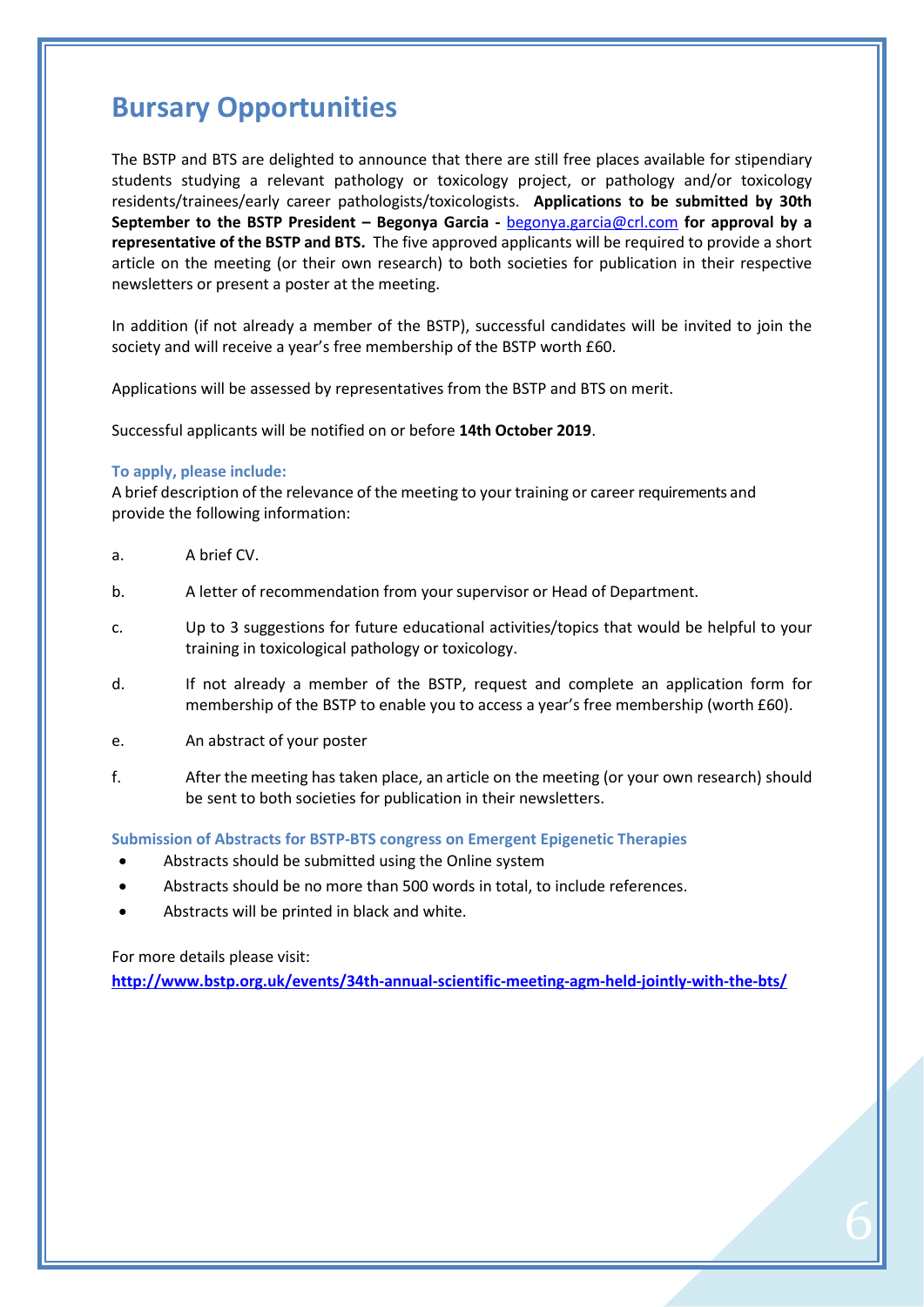### **How to get there…………….**



**Hilton Newcastle and Gateshead Hotel Bottle Bank Gateshead NE8 2AR UK**

**Tel: +44 191 490 9739**

### **Web: [https://www3.hilton.com/en/hotels/united-kingdom/hilton-newcastle-gateshead-](https://www3.hilton.com/en/hotels/united-kingdom/hilton-newcastle-gateshead-NCLHIHI/index.html)[NCLHIHI/index.html](https://www3.hilton.com/en/hotels/united-kingdom/hilton-newcastle-gateshead-NCLHIHI/index.html)**

### **[VIEW MAP](https://www.google.com/maps/place/54%C2%B057)**

### **BY ROAD**

The Hilton hotel in Gateshead is located on the scenic south shore of the Quayside, about 10 minutes' walk from the city centre.

- At roundabout, take 3rd exit onto A184 / Askew Road toward Gateshead Quays / Gateshead Town Centre / A184 (0.8 mi.)
- Turn left onto A167 (0.0 mi.)
- Bear left onto Bottle Bank (0.1 mi.)
- Arrive at Bottle Bank (0.0 mi.)

For detailed road information via the A1(M), check your route using **<http://www.bing.com/maps/>**

 $\frac{1}{2}$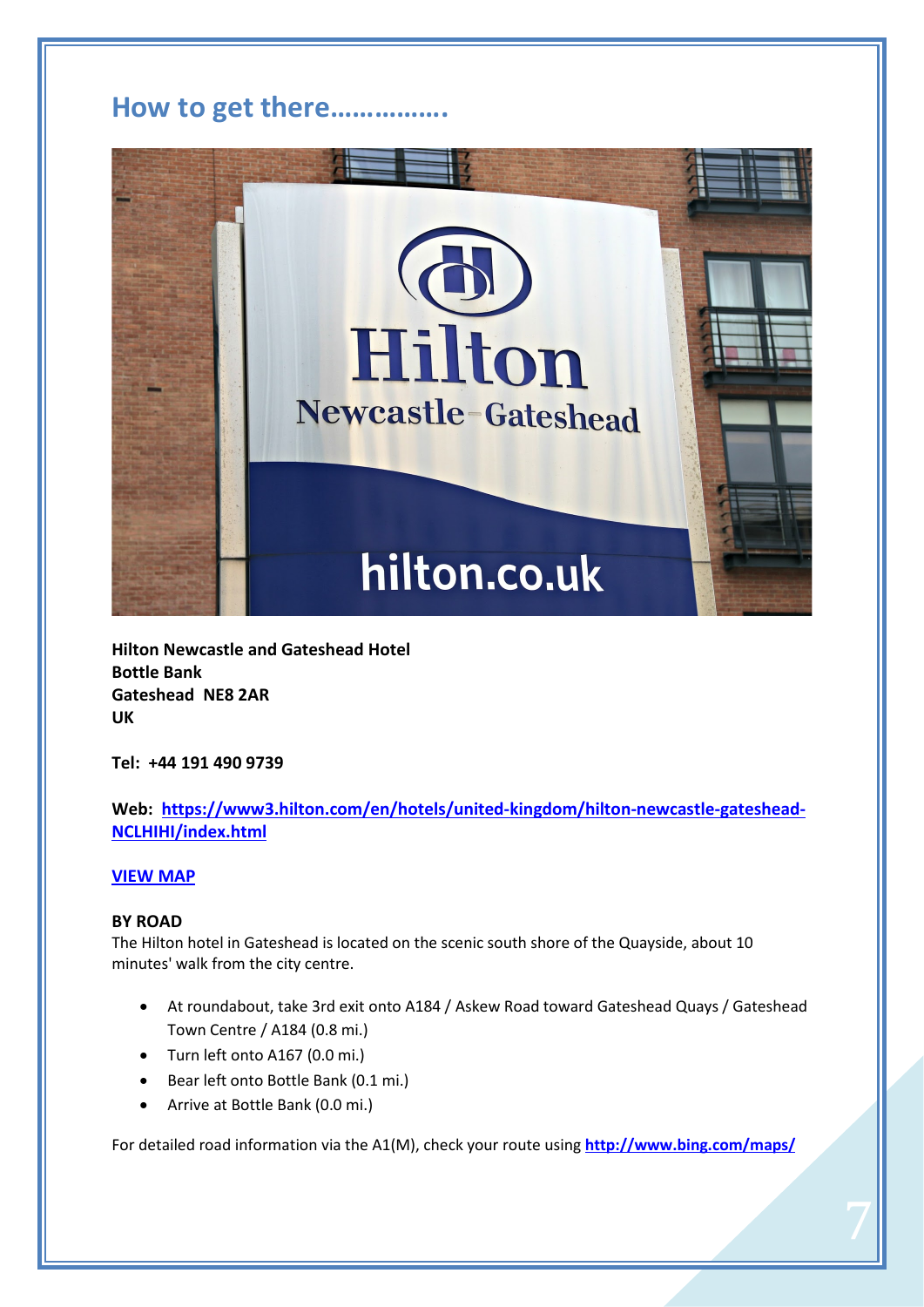### **BY PUBLIC TRANSPORT**

If you are travelling by train, check with the National Rail Enquiry Line **<https://www.nationalrail.co.uk/>**

From the railway station it is approximately a 13-minute walk to Bottle Bank via the A186 High Level Bridge, or if you prefer to travel by taxi it is a 10-minute journey.

### **BY AIR**

Driving time from Newcastle International Airport is approximately 20 minutes.

### **Check the hotel link for more information:**

**[https://www3.hilton.com/en/hotels/united-kingdom/hilton-newcastle-gateshead-NCLHIHI/maps](https://www3.hilton.com/en/hotels/united-kingdom/hilton-newcastle-gateshead-NCLHIHI/maps-directions/index.html)[directions/index.html](https://www3.hilton.com/en/hotels/united-kingdom/hilton-newcastle-gateshead-NCLHIHI/maps-directions/index.html)**

### **LOCAL TAXIS**

You need to be aware that at peak times there may be a delay in a taxi reaching you. You are strongly advised to book your taxi well in advance of the time it is required. If you require a taxi from the hotel to the airport or railway station you are advised to book it in the evening through the Conierge at your hotel.

### **Need somewhere to stay?**

All delegates are responsible for making their own travel and accommodation arrangements.

The BSTP and BTS have been able to secure a limited number of rooms at a preferential room rate at the Hilton Newcastle and Gateshead Hotel:

### **<http://eventsathilton.com/show/5c9ca6fc581e402ab482fe8a>**

£119.00 – single room per night including breakfast £129.00 – double room per night including breakfast

If you book accommodation at the hotel, please inform the BSTP Secretariat so that, if necessary, we can increase the number of rooms available.

#### **Other hotels in the area:**

If you need to find other hotels in the area put **Newcastle upon Tyne** into a hotel search engine such as **[http://www.hotels.com](http://www.hotels.com/)** or **[http://www.booking.com](http://www.booking.com/)** or **[https://www.trivago.co.uk](https://www.trivago.co.uk/)**

Please don't hesitate to contact **[bstpoffice@aol.com](mailto:bstpoffice@aol.com)** if you have problems finding a suitable hotel.

#### **Disclaimer**

The BSTP and BTS have made every effort to ensure that the information above is accurate, however all items are subject to change from time to time. The BSTP and BTS have no control over links that are presented in this file and you visit them at your own risk. The inclusion of any link in this file does not mean that the BSTP and BTS endorse the activities, products or views of that particular organisation. The BSTP and BTS does not intend to create any contractual agreement or other legal relation with members or any other person.